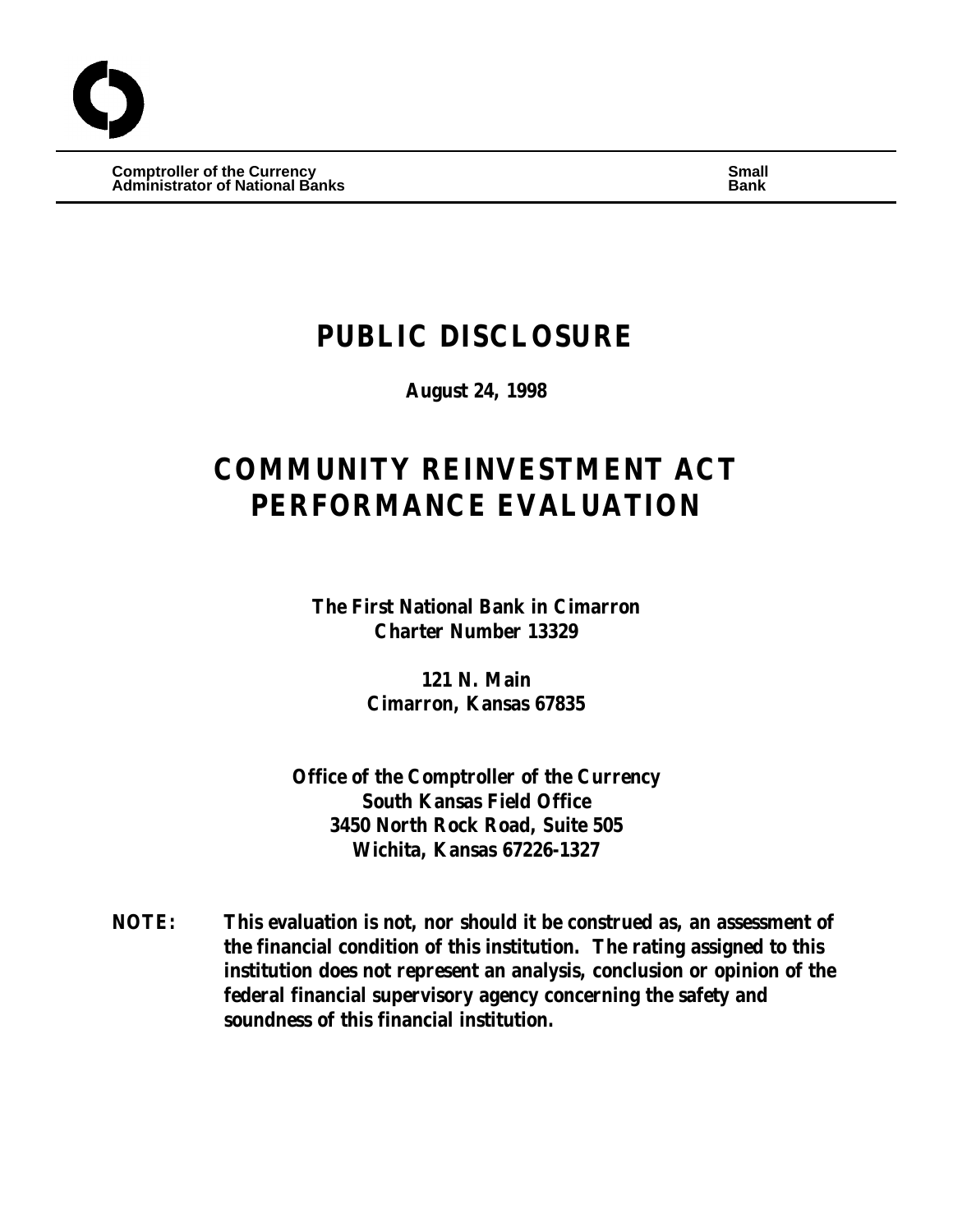## **GENERAL INFORMATION**

*The Community Reinvestment Act (CRA) requires each federal financial supervisory agency to use its authority when examining financial institutions subject to its supervision, to assess the institution's record of meeting the credit needs of its entire community, including low- and moderate-income neighborhoods, consistent with safe and sound operation of the institution. Upon conclusion of such examination, the agency must prepare a written evaluation of the institution's record of meeting the credit needs of its community.* 

*This document is an evaluation of the Community Reinvestment Act (CRA) performance of The First National Bank in Cimarron, Kansas, prepared by The Office of the Comptroller of the Currency, the institution's supervisory agency, as of August 24, 1998. The agency rates the CRA performance of an institution consistent with the provisions set forth in Appendix A to 12 CFR Part 25.*

## **INSTITUTION'S CRA RATING:** This institution is rated **"Satisfactory**."

- < Agricultural lending is the bank's primary loan product and the lending level to small farms is satisfactory. The bank also has a satisfactory level of lending to small businesses. Although, residential real estate loans and consumer loans represent only a small portion of the loan portfolio, the bank has an excellent record of lending to borrowers with lowand moderate-income levels.
- The bank's average loan-to-deposit ratio is good at 77% and well above the average for the other local bank and six other similarly-situated Kansas banks.
- < A majority of the loans are granted within the assessment area.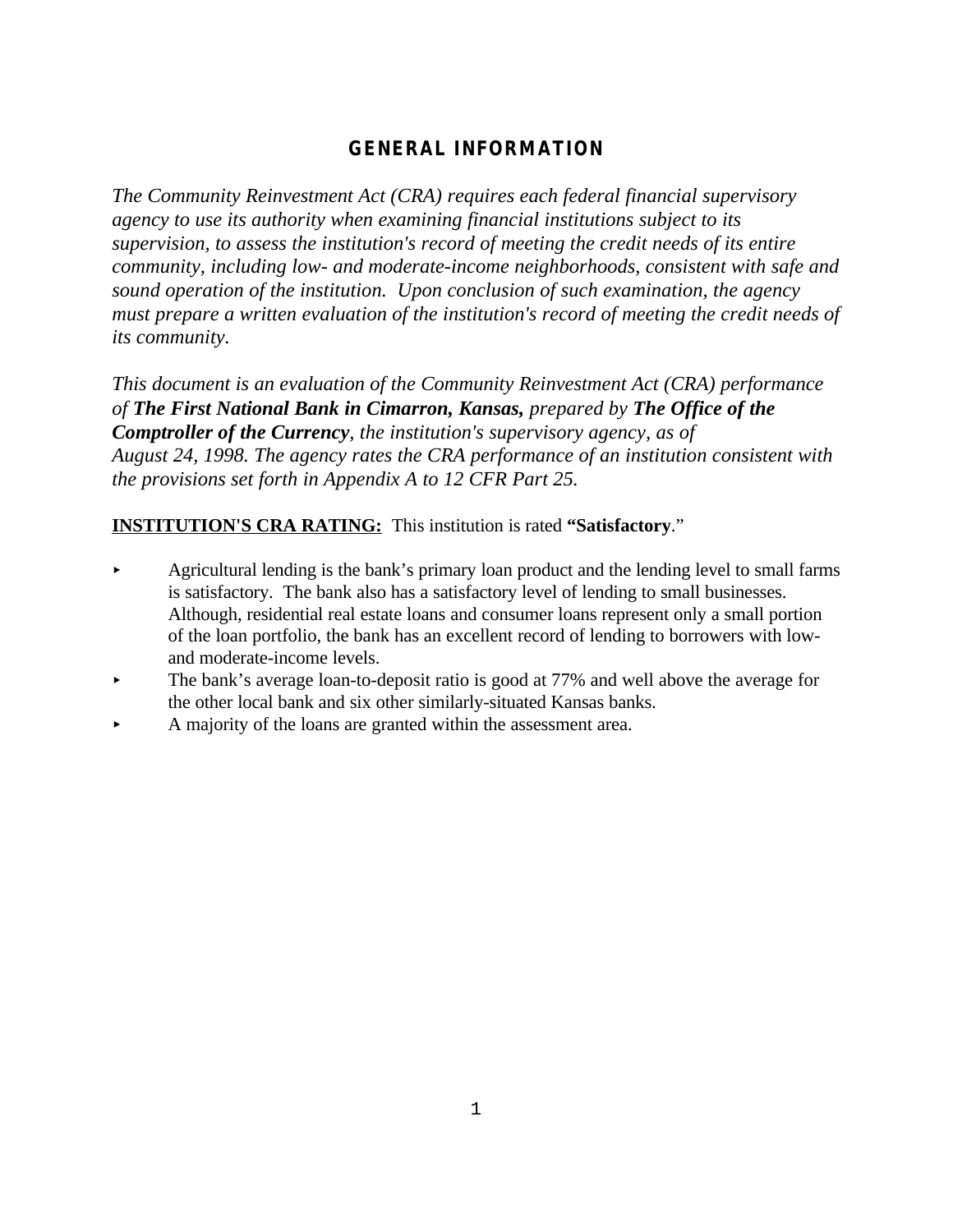## **DESCRIPTION OF INSTITUTION**

The First National Bank in Cimarron (FNB), a \$42 million financial institution, is one of two



financial institutions in Gray County. The bank has a main office in Cimarron and a branch in Ingalls, Kansas. FNB also offers automated teller machines (ATMs) in each town. First National Agency, a one-bank holding company, owns 100% of the bank. FNB is a full service bank and offers a variety of loan products with an emphasis on agricultural loans. As of June 30, 1998, agricultural loans accounted for 67% of the bank's \$29 million loan portfolio, with commercial loans representing another 15%. Consumer loans and residential real estate comprise another 9% each.

The bank's financial condition, size, local economic conditions, and other factors allow it

to help meet the credit needs of its assessment area. FNB has 46% of the deposits in Gray County and .09% of the deposits in Kansas as of June 30, 1997. At the previous CRA examination dated January 11, 1996, FNB received a "Satisfactory" rating.

## **DESCRIPTION OF ASSESSMENT AREA**

The bank's assessment area (AA) includes all of Gray County. Gray County, with a population of 5,400, is an agricultural dependent area located in southwest Kansas. Cimarron, 18 miles west of Dodge City, is the county seat with a population 1,850. Ingalls, located 6 miles west of Cimarron, has a population of 300. Census data from 1990 indicates 95% of the Gray County population is white, less than 1% black or American Indian, and 5% Hispanic. Management indicates the population is growing as Cimarron becomes more of a bedroom community of Dodge City.

Depressed cattle prices and low grain prices have affected the local agricultural economy. The economy relies upon feed grain and alfalfa hay production, coupled with livestock feeding operations. The primary employers are Cimarron Insurance Company and Irsik and Doll Company. Gray County contains two tracts. Both are middle-income tracts. The AA does not arbitrarily exclude any low- or moderate-income areas. Households with income below the poverty level represent 10% of the total households. Unemployment is low at 2.8%

Examiners conducted an interview with a community contact. The contact indicated local financial institutions were effectively meeting the credit needs of the area.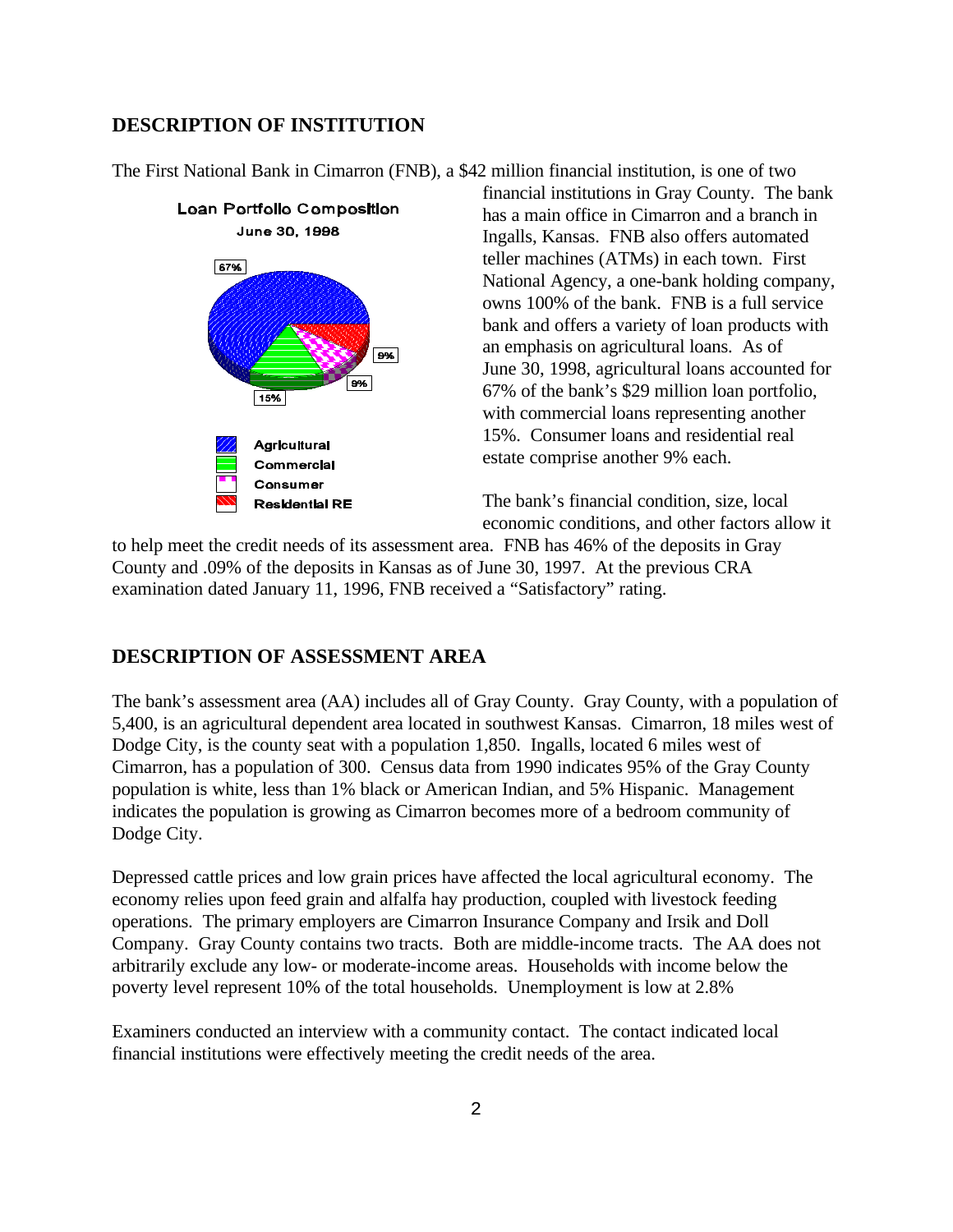The Kansas statewide nonmetropolitan median family income is \$38,200 for 1998. The following table shows the distribution of families in the AA by income level.

| <b>Population</b>            | Percentage |
|------------------------------|------------|
| <b>Low-Income Families</b>   | 14%        |
| Moderate-Income Families     | 18%        |
| Middle-Income Families       | 28%        |
| <b>Upper-Income Families</b> |            |

## **CONCLUSIONS WITH RESPECT TO PERFORMANCE CRITERIA**:

#### *Loan-to-Deposit Ratio*

The bank's level of lending is good. During the last eight quarters ending June 30, 1998, the bank's average loan-to-deposit ratio was 77%. This was higher than the average loan-to-deposit ratio of 69% for the seven other similarly-situated Kansas banks. FNB has the third highest average loan-to-deposit ratio. The seven other banks have average loan-to-deposit ratios ranging from 48% to 82%. The other bank in Gray County had an average loan-to-deposit ratio of 64%.



#### *Lending in Assessment Area*

FNB extends a majority of its loans within the AA. Bank records indicate 75% of the number and 83% of the dollar amount of all loans granted by the bank during the first seven months of 1998 are in the AA.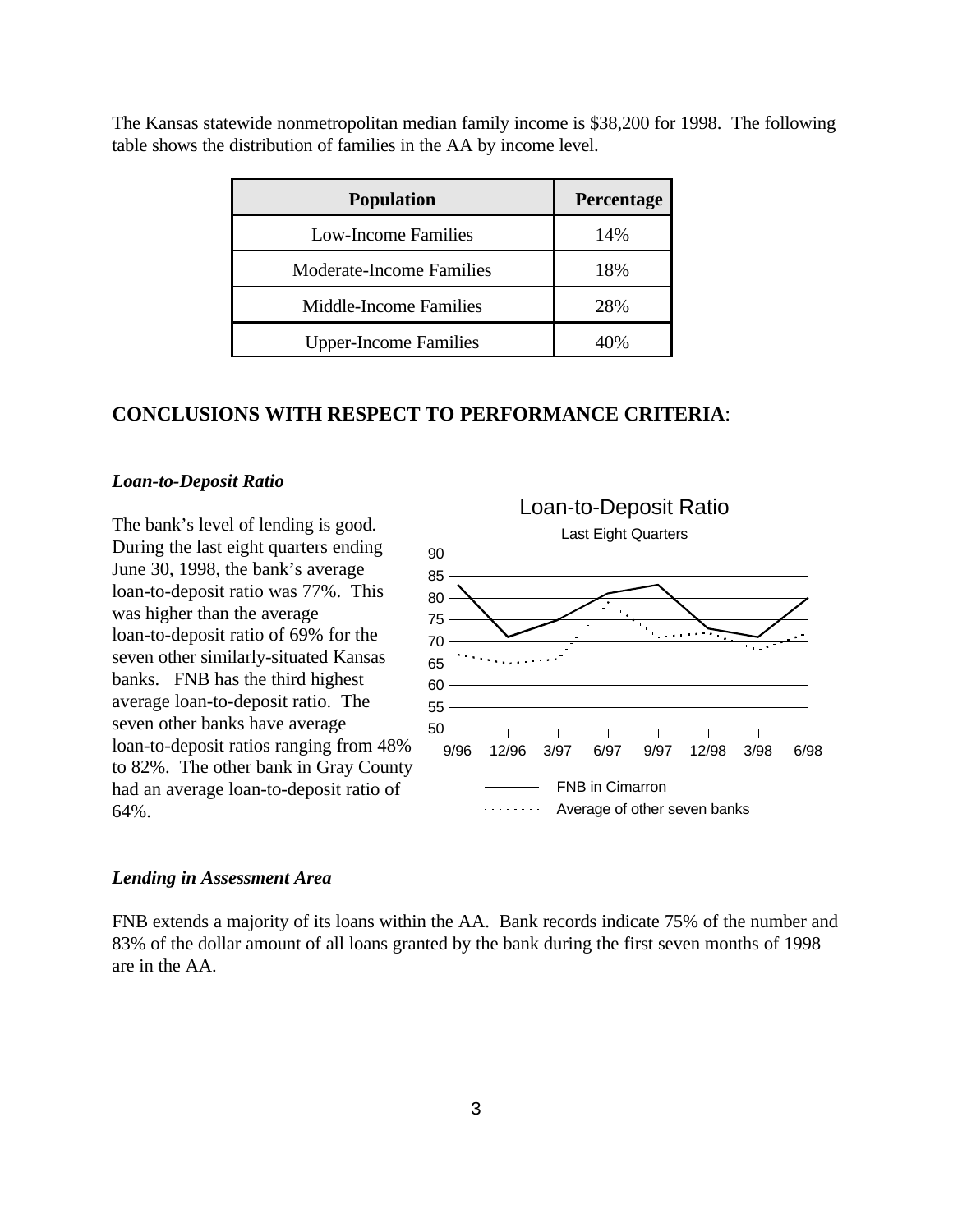## *Lending to Borrowers of Different Incomes and to Businesses of Different Sizes*

Lending levels to businesses of different sizes are satisfactory. Examiners reviewed commercial and agricultural loans granted during 1997 and 1998 with gross revenue information. The resulting agricultural sample represented 24% of the farms in Gray County, while the business sample equals 3% of the businesses. Management considers businesses with annual gross revenues of less than \$250,000, and farms with annual gross revenues of less than \$500,000, to be small operations. The following tables show the distribution of business and agricultural loans by annual gross revenues.

| <b>Agricultural Annual Gross Revenues</b> | <b>Number of Loans</b> | <b>Percentage</b> |
|-------------------------------------------|------------------------|-------------------|
| Under \$500,000                           |                        | 65%               |
| Over \$500,000                            |                        | 35%               |
| TOTAL.                                    |                        | $10\%$            |

| <b>Business Annual Gross Revenues</b> | <b>Number of Loans</b> | Percentage |
|---------------------------------------|------------------------|------------|
| Under \$250,000                       |                        | 43%        |
| Over \$250,000                        |                        | 57%        |
| <b>TOTAL</b>                          |                        | $00\%$     |

The bank has an excellent record of lending to borrowers of different income levels. The following table depicts the distribution by income level of consumer and residential real estate loans granted in the first eight months of 1998. The table shows the bank has a strong record of lending to low- and moderate-income individuals as the level of lending exceeded the population distribution.

| Distribution of 1998 Residential Real Estate and Consumer Loans by Income Levels |                     |                                                     |  |
|----------------------------------------------------------------------------------|---------------------|-----------------------------------------------------|--|
| Income Levels                                                                    | Percentage of Loans | Percentage of Families in<br><b>Income Category</b> |  |
| Low                                                                              | 26%                 | 14%                                                 |  |
| Moderate                                                                         | 32%                 | 18%                                                 |  |
| Middle                                                                           | 10%                 | 28%                                                 |  |
| Upper                                                                            | 32%                 | 40%                                                 |  |

Source: Bank records